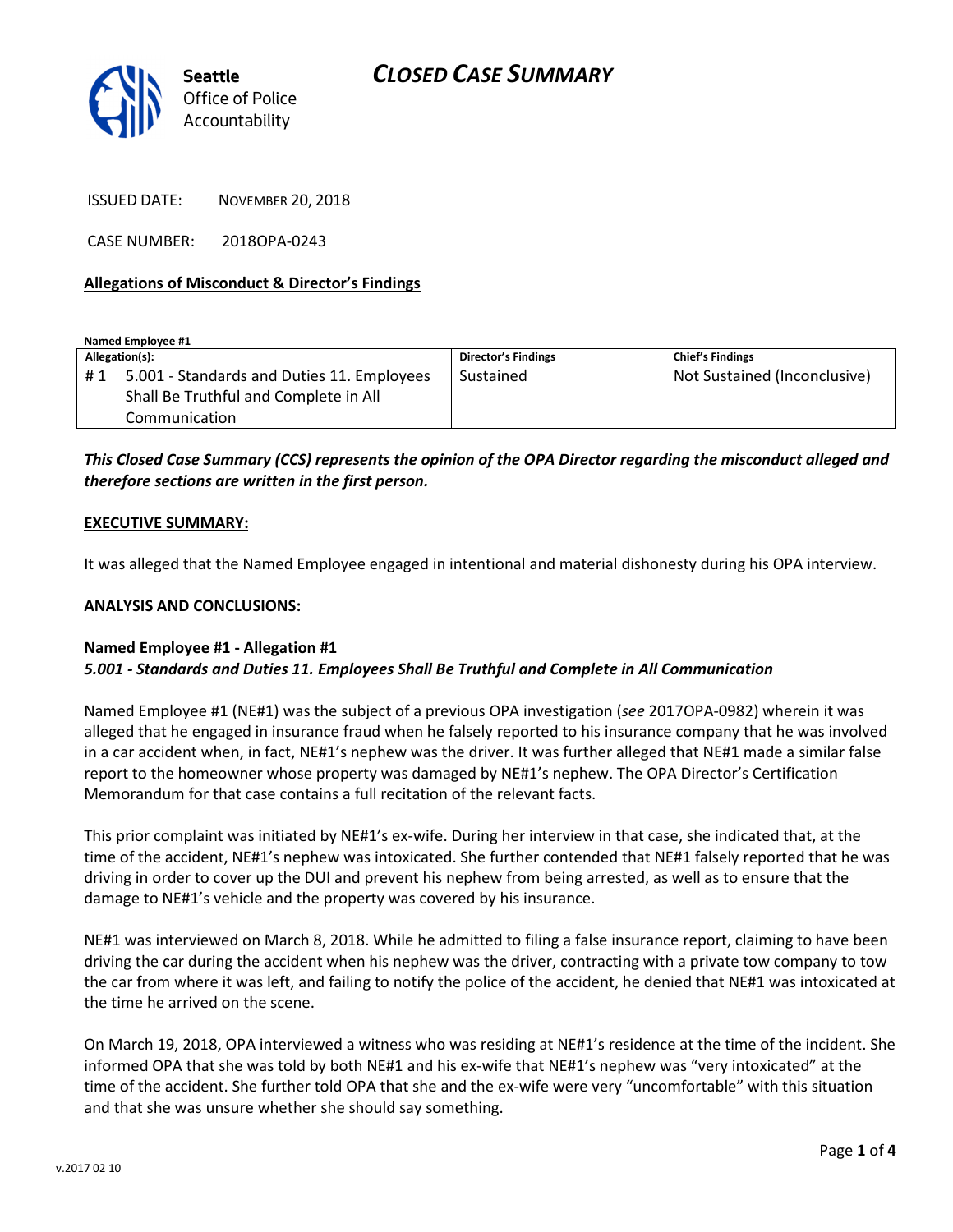

# CLOSE CASE SUMMARY

OPA CASE NUMBER: 2018OPA-0243

Notably, both NE#1's nephew and his grand-nephew – who drove his nephew home from the scene of the accident – did not respond to multiple attempts by OPA to interview them. This was the case even though they were still in touch with NE#1 and had referenced the case and the OPA investigator's attempts to reach them with NE#1.

The prior case resulted in OPA recommending that the allegations concerning dishonesty and violation of law be sustained. The Chief of Police agreed to sustain these allegations and imposed discipline on NE#1.

In addition, OPA initiated this separate case to determine whether NE#1 was intentionally and materially dishonest at his OPA interview when he said that his nephew was not intoxicated at the time of the incident.

As part of this second investigation, OPA re-interviewed the witness and NE#1's ex-wife. OPA also interviewed the homeowner whose property was damaged by NE#1 and the tow truck driver who towed NE#1's vehicle from the scene.

The witness again confirmed that NE#1 told her that his nephew was intoxicated on the date of the incident. She indicated that NE#1 told her that his nephew had previous trouble with "that" – presumably driving while intoxicated – and he did not want to get his nephew in trouble again. When asked whether she was colluding with NE#1's ex-wife to retaliate against NE#1, she denied doing so. The witness told OPA that she knew the ex-wife from working together previously but that she had no reason to retaliate against NE#1.

OPA also re-interviewed NE#1's ex-wife. She denied that she was colluding with the other witness to NE#1's statement concerning his nephew's intoxication. She stated that she had only seen the witness twice in the past year and that they talk on the phone around once a month. The assigned investigator informed the ex-wife that neither NE#1's nephew or his grand-nephew had cooperated with OPA's requests for an interview. The ex-wife indicated that she was not surprised given that these individuals were related to NE#1.

OPA further interviewed the tow truck driver who towed NE#1's car from the scene. The tow truck driver stated that NE#1's nephew had left the scene at the time he arrived. The tow truck driver stated that no one referenced in his presence a drunk driver of the vehicle; however, he said that it was not his practice to ask many questions.

OPA lastly interviewed the owner of the property that was damaged. He recalled interacting with NE#1, who he described as being in uniform. He stated that NE#1 told him that he was returning home from finishing a shift and that he crashed into his wall. The homeowner stated that NE#1 provided him with insurance information and NE#1 told the homeowner that he had already notified the insurance company.

SPD Policy 5.001-POL-11 requires Department employees to be truthful and complete in all communications. Here, it was alleged that NE#1 was dishonest to OPA when he stated that his nephew was not intoxicated that evening.

In reviewing the evidence, I find that NE#1 was, in fact, dishonest. As a starting point, I place significant weight on the account of the witness who stated that NE#1 disclosed to her that his nephew was intoxicated. She was credible from my review. Moreover, while NE#1 alleged that she was "crazy" and was colluding with his ex-wife, NE#1 presented no reliable evidence to establish this. Indeed, there is no evidence indicating that the witness was anything other than forthcoming and honest. It does not appear as if she has any motive to fabricate this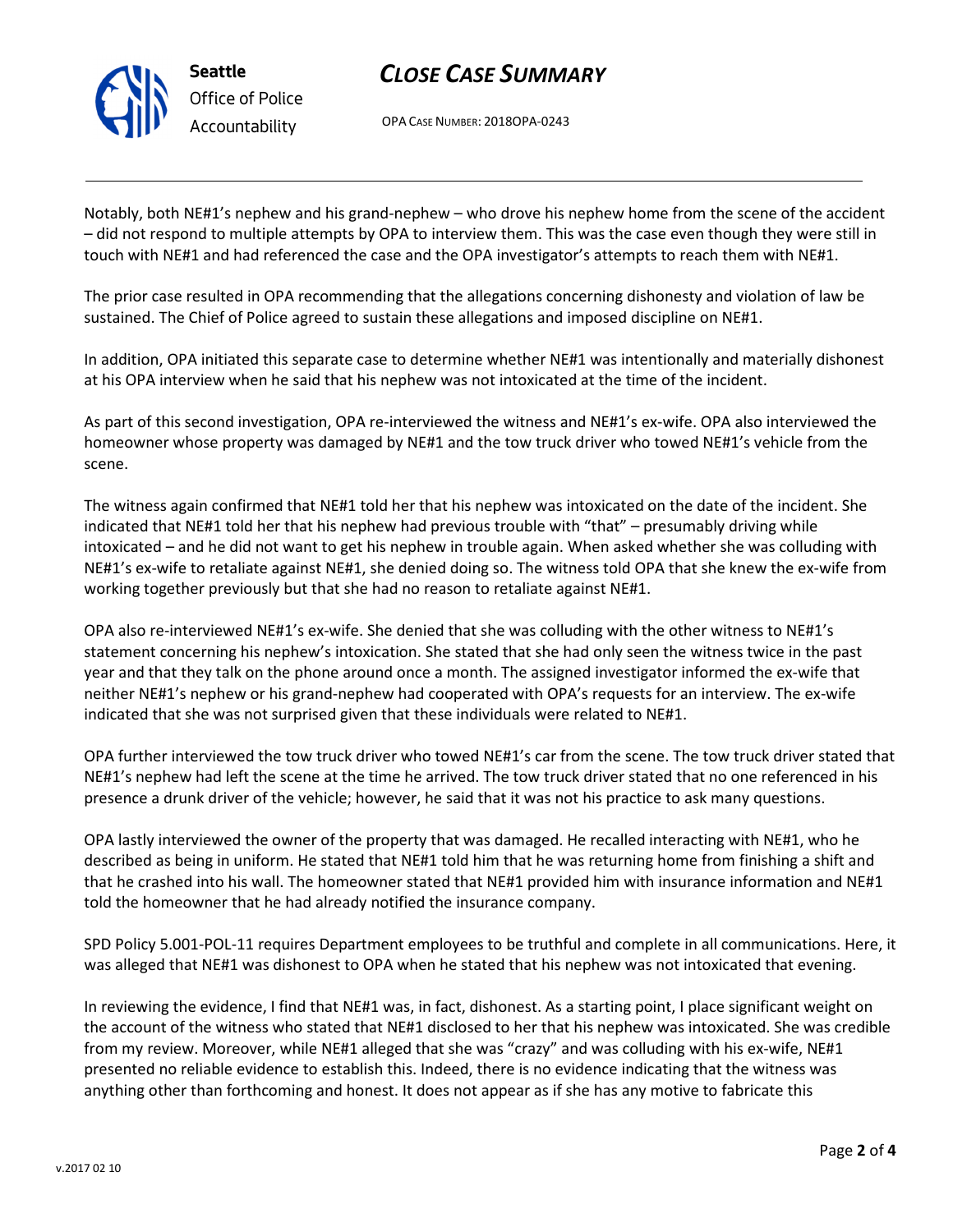

# CLOSE CASE SUMMARY

OPA CASE NUMBER: 2018OPA-0243

information. The witness's account is corroborated by NE#1's ex-wife. The ex-wife not only told OPA that the nephew was intoxicated, but she also relayed this to the witness.

In addition, during her interview, the witness stated that NE#1 was concerned that his nephew would get in trouble for being intoxicated and intimated that the nephew had previously been arrested for DUI. OPA learned that the nephew had, in fact, been arrested for DUI on at least one other occasion. This was acknowledged by NE#1 at his OPA interview. This is additional evidence that corroborated the witness's account.

That the nephew had been previously arrested for DUI also weighs in favor of finding that he was intoxicated on the date in question. It certainly provides the motive for why the nephew moved the car from the scene of the accident, why NE#1 had it towed by a private tow company and did not notify the police, and why NE#1 took responsibility for the accident and filed the false claim. Had he filed a claim where he indicated that his nephew had been driving the vehicle while intoxicated, the claim almost certainly would not have been paid out. Moreover, had his nephew been arrested for DUI, he would have lost both his driver's license and his job. As NE#1 stated during his interview in the prior case, he had gotten his nephew a job at a car dealership as a salesman and that, because of NE#1's relationship with the dealership, they overlooked the fact that the nephew had been in a previous accident and agreed to put him on their insurance in order to drive their cars.

Further weighing in favor of a finding of dishonesty is that, when NE#1 described at his prior OPA interview what his nephew had been going though in the months prior to the incident, he failed to make any mention of the fact that his nephew had at least one prior DUI. This was the case even though he discussed with OPA the nephew's prior vehicle accidents and concerns with him obtaining car insurance for his work at the car dealership.

As part of his defense in this case, NE#1 provided OPA with several texts between himself and his ex-wife. He also provided screenshots that were apparently purposed to prove collusion between the witness and his wife. From my review of the screenshots, such a link is not proved. Both the ex-wife and the witness admitted that they were friends and that they had previously worked together; however, without more, this does not establish the bias suggested by NE#1. Moreover, several of the texts, which were sent by the ex-wife to NE#1 on the evening of the incident suggested her contemporaneous belief that the nephew could be intoxicated. She wrote, concerning their vehicle that had not yet been returned home by the nephew, "I'll go see if he's asleep in the car." Later, in response to NE#1's question concerning whether she had located the nephew, the ex-wife wrote: "Nope. Don't wig out. He's a grown up. Probably had 1 too many and is sleeping in the car for a bit." NE#1 did not contradict this possibility.

Lastly, at his OPA interview in this case, NE#1 admitted that his nephew was at Seeders, a bar/restaurant, prior to the accident. He stated that his nephew was there until closing (2:00 a.m.) and he did not know when he arrived, suggesting that the nephew was there for a period of hours. NE#1 opined that the nephew was at Seeders that late because he had a crush on a bartender. However, when viewed with the other facts of this case, it seems inordinately likely to OPA that he was there until closing because he was drinking and was intoxicated.

Based on the totality of the circumstances and on the above information, I find that there is sufficient evidence to establish that NE#1 engaged in intentional and material dishonesty during his OPA interview when he told OPA that his nephew was not intoxicated on the evening of the accident. I believe that the heightened standard of proof for this allegation has been met and, as such, I recommend that this allegation be Sustained.